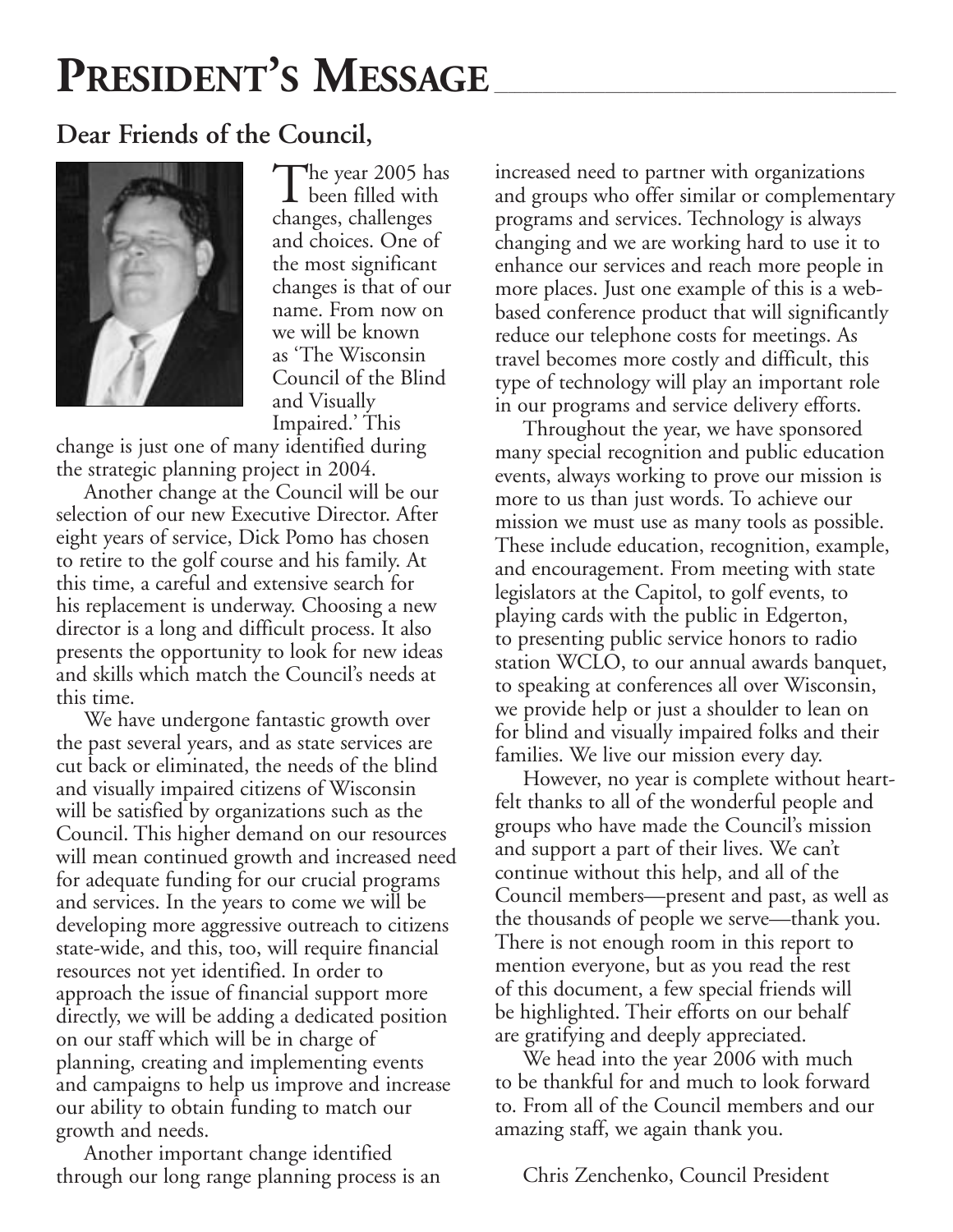# EXECUTIVE DIRECTOR'S MESSAGE

### **Dear Friends,**



It has been eight years since I was fortunate enough to be selected as the director of the Wisconsin Council of the Blind. I felt very privileged then, as I do now, to be part of an organization which, for more than 50 years, has

had as its mission to promote the independence and dignity of individuals in Wisconsin who are blind or visually impaired. However, while our mission remains the same, the members of the Wisconsin Council of the Blind and its staff recognize the importance of adapting programs and services to meet the changing needs of the individuals we serve.

In the spring of this year, Council members and staff began the process of long range planning. For those of you who have been involved in this activity, you know there are many steps needed to complete the task. Long range planning allows an organization to look at critical areas related to day-to-day operations, while providing the opportunity to plan for the future. Some of the areas which were examined included looking at how we perceive ourselves,

how others perceive us, and where our programs fit in the current and future scheme of services to the blind and visually impaired of our state. We also took a look at how we can be more effective in serving individuals who are significantly vision impaired, but who do not view themselves as blind.

The Council chose to redefine the profile of the target audience it would like to reach, and at the same time invest resources to increase our effectiveness as a statewide organization. In order to accomplish this task, we will need to increase our efforts to establish partnerships with organizations or agencies serving individuals who are blind or visually impaired. We look forward to this challenge.

With its commitment to extend services to a larger portion of the growing population of older citizens, the Council is changing its name to Wisconsin Council of the Blind and Visually Impaired. It is our desire to reach out and serve individuals experiencing a significant sight loss. Through direct intervention, we can increase our ability to help people with fading vision continue to lead meaningful and productive lives.

*Sincerely,*  Dick Pomo, Executive Director Madison

**Building on our Foundation—Planning for the Future**  *The WCB continues the strategic planning process*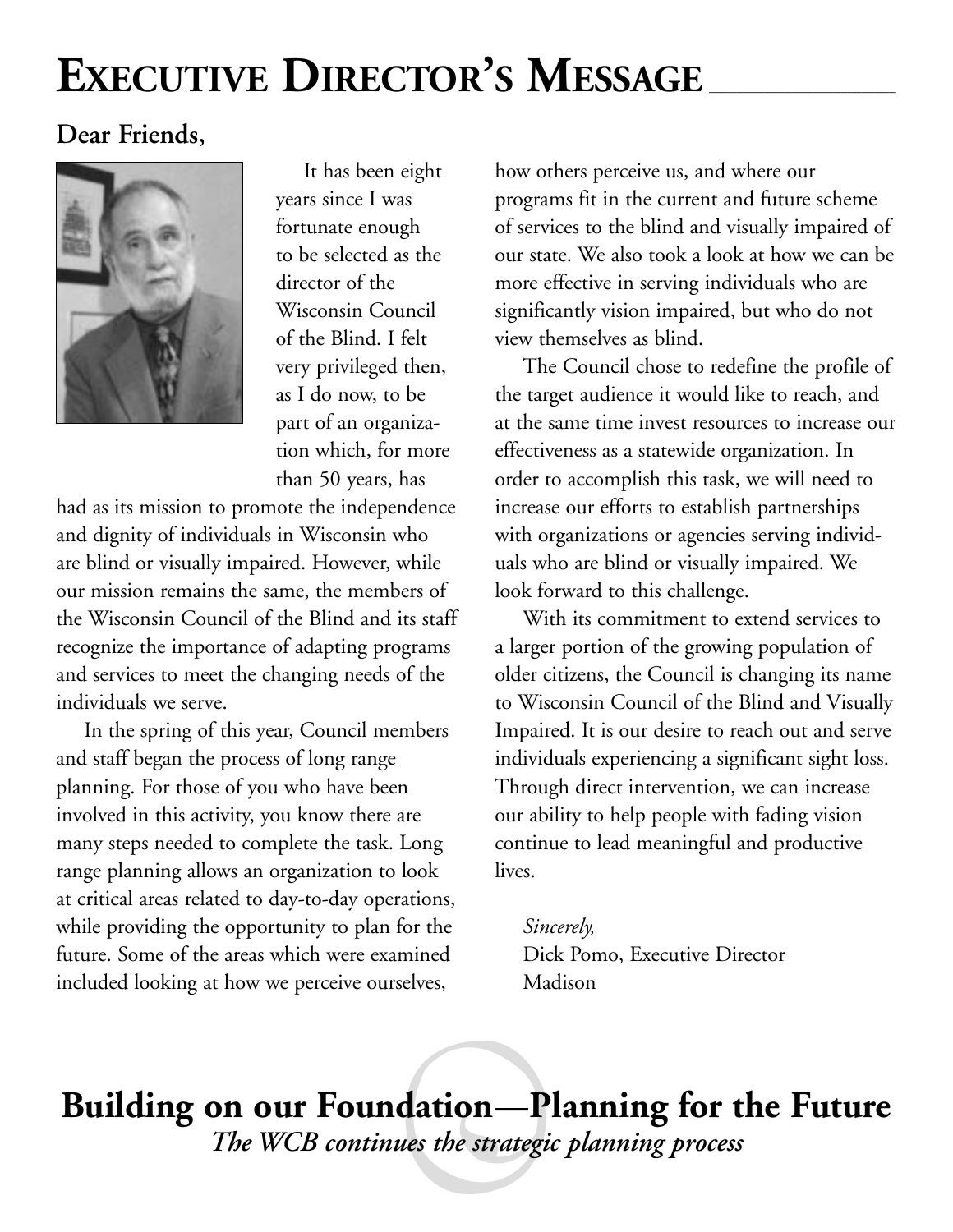# **WISCONSIN COUNCIL OF THE BLIND 2005**



*These men and women contribute countless volunteer hours in service to the programs of the WCB. Their dedication is greatly appreciated. They successfully carry the message of the WCB throughout the state. Jerry Bever, Monona; Kathleen Brockman, Milwaukee; Caroline Congdon, Milwaukee; Nona Graves, West Allis; Kathleen Hudziak, Janesville; Bob Hueller, Sheboygan; Richard Johnson, Janesville; Bruce Parkinson, Two Rivers; Paul Schroeder, Milwaukee; Rhonda Staats, La Crosse; Arnold Tucker, Park Falls; Jeff Scott, Madison; Rebecca Williams, Milwaukee; Dean Winger, Madison; Chris Zenchenko, Evansville; and Dick Pomo, Executive Director, Madison.* 



*Not pictured above, but shown here are Virginia DeBlaey, Madison; Scott Hegle, Waukesha; Kay Malmquist, Janesville; Patty Slaby, River Falls.*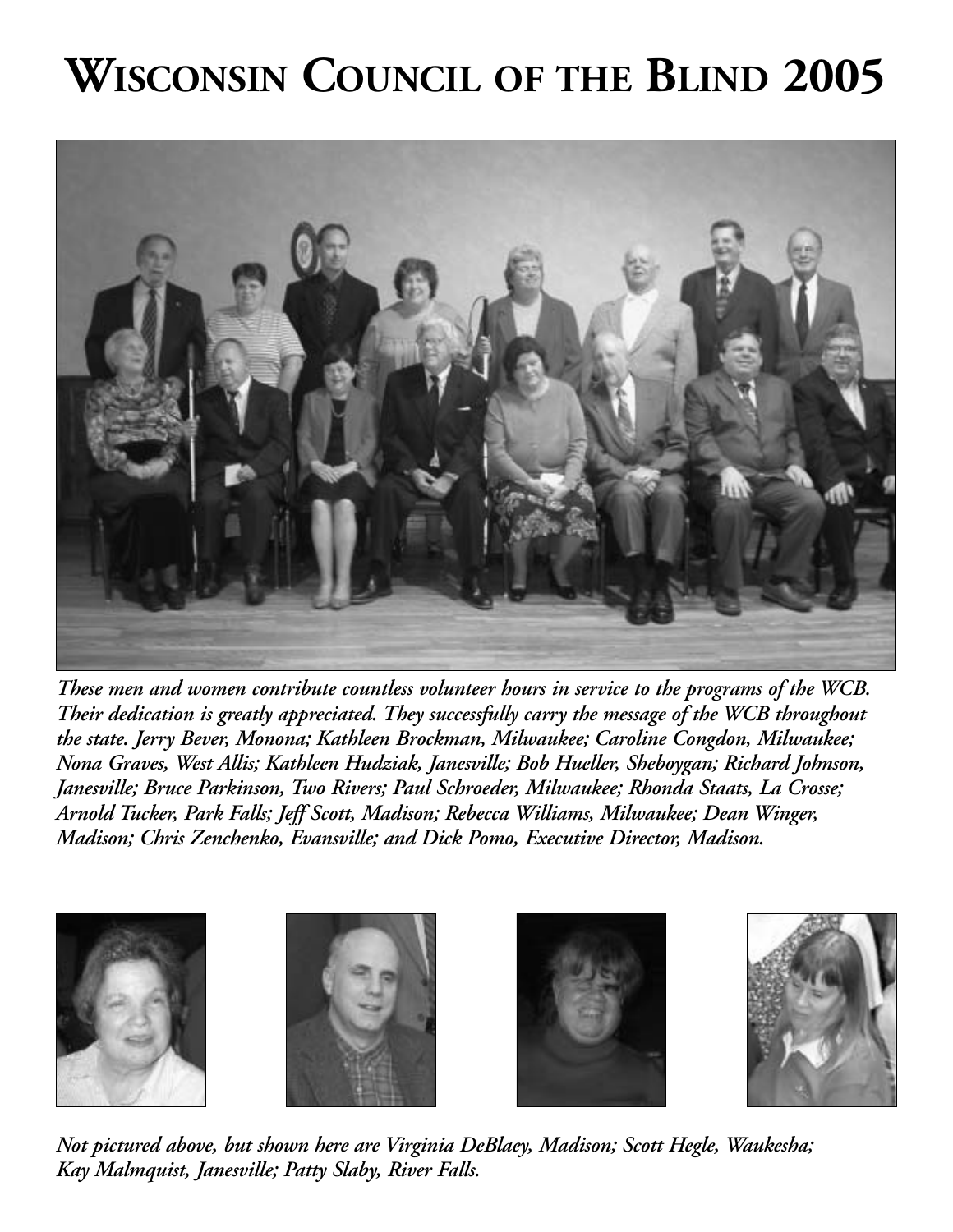### THE LEGACY CIRCLE: How we fund our programs and services

Leg-a-cy (leg' > sē) *n*., Money or property left commitment to creatively search for new funding sources, helping to build a fiscally to someone by a will; bequest. funding sources, helping to build a fiscally

This is the official definition of legacy in Webster's New World Dictionary. This definition very accurately describes what a legacy legally is, but does not do justice to the legacy's long term advantages to those who are its beneficiaries. The WCB chose to establish a Legacy

Circle at its Annual Meeting of November 10, 2000. Since that time, we have received \$2,100,000 from wills and special bequests. Since the WCB was established in 1952, 256 individuals have contributed to the Council through a legacy gift. Our Legacy Circle was created to help recognize these wonderful and significant gifts.

Every financial gift to the Council has made a substantial difference. Many donors

are also cherished friends and supporters. The income from our George Card Endowment Fund, for instance, serve as the mainstay of our service and program financial support.

One of the Council's most important functions is to oversee the care of our endowment fund. The Council is very proud that it has never lost focus on maintaining its existing resources. They also maintain a strong group

sound future.

WCB offers a program of planned giving. Here are some ways you may wish to participate:

1. Bequest cash, securities or other assets in your will.



*A true legacy: a new white cane* 

2. Identify the WCB as a beneficiary of a life insurance policy, annuity, IRA, 401k or other retirement plans.

3. Establish a designated gift to support a specific program or service (example: Technology or Low Vision).

We will work with you and your attorney, financial planner or advisor. All possible contributions and donation amounts are

strictly confidential. We know you will be satisfied with the stewardship of the funds at the WCB. Help us continue to provide needed services and programs to blind and visually impaired individuals. Membership in the Legacy Circle is open to any individuals who have named or intend to name the WCB as a beneficiary in their will. Call the WCB development office for more information.

*Invest in the future of WCB — Become a member of the Legacy Circle*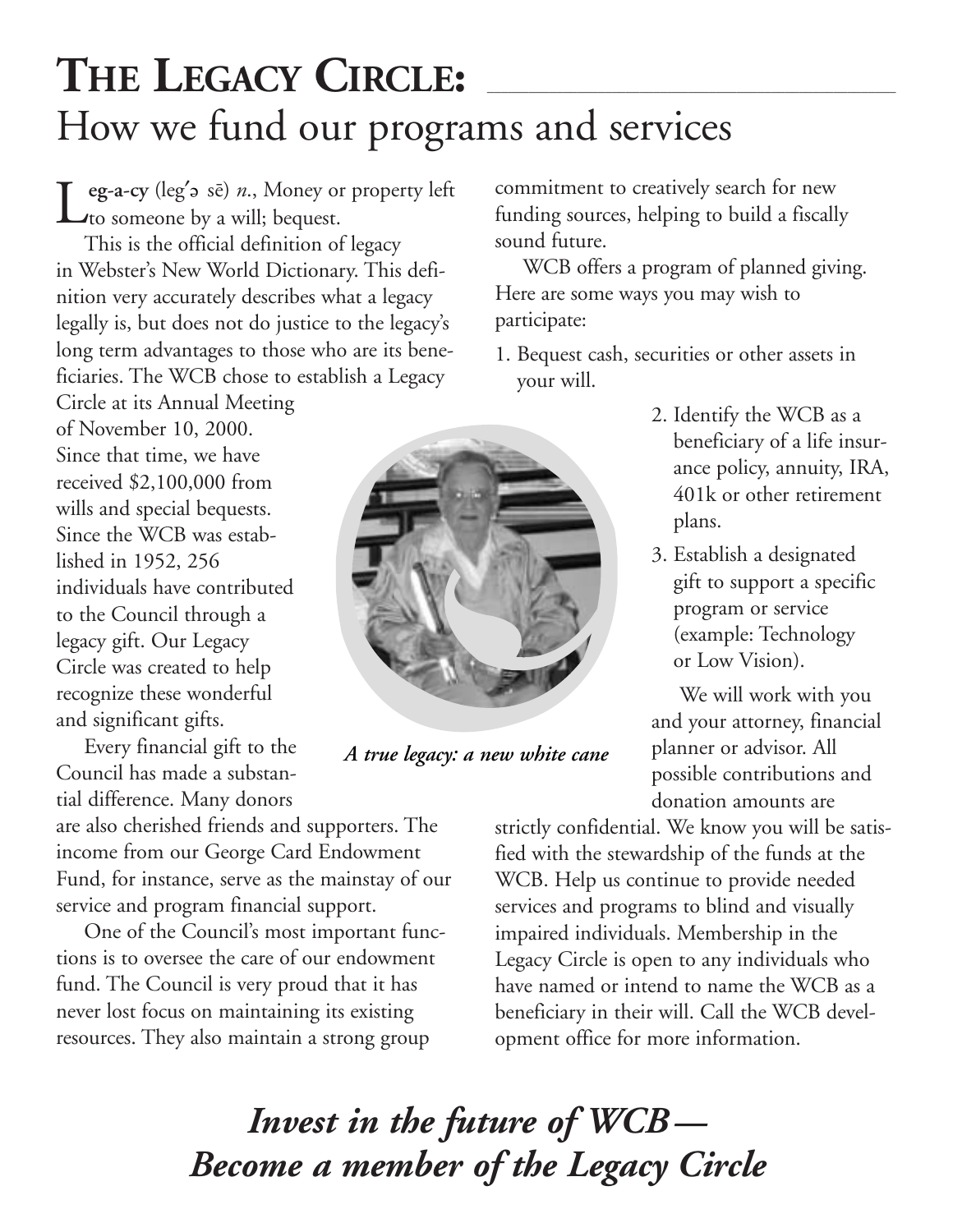### **FUNDRAISING HELPS MEET OUR MISSION** Your Support Sustains Us in More than One Way

 $\mathbf{W}$ Pe have a file in our office named "Quotable Quotes." It's filled with notes that people have sent to us when they make a gift to the White Cane Fund or another Council program.

The notes come from across the state, from people who've received a free white cane, from people who have purchased a light or magnifier or other tool from our store, or from family members who saw how we helped their mother or father live independently after losing eyesight. They share stories about how we make a difference in their lives.

Sometimes people include a dollar or two along with their notes; sometimes they include \$100 or \$1,000. No matter the amount, every note and every dollar helps to sustain us in our work.

Knowing that our clients benefit daily from our programs makes our work worthwhile. Knowing that people trust us to be good stewards of their charitable gifts enables us to

continue to provide services, information and advocacy, always with the goal of increased independence and improved quality of life for people who are blind or visually impaired.

When you give a gift to the Council:

- You help people like Evelyn, age 80, live independently in her home;
- You help people like Mildred, from Beaver Dam, who "would be lost" without her white cane because she's a "walker."
- You help people like Kate, a social services professional, improve her job skills through our computer classes.
- You help people like Adam, a student who can navigate around his college campus because of mobility skills training.

On behalf of Evelyn, Mildred, Kate, Adam and the thousands of other people we are honored to serve, thank you for your words of encouragement and gifts of support.

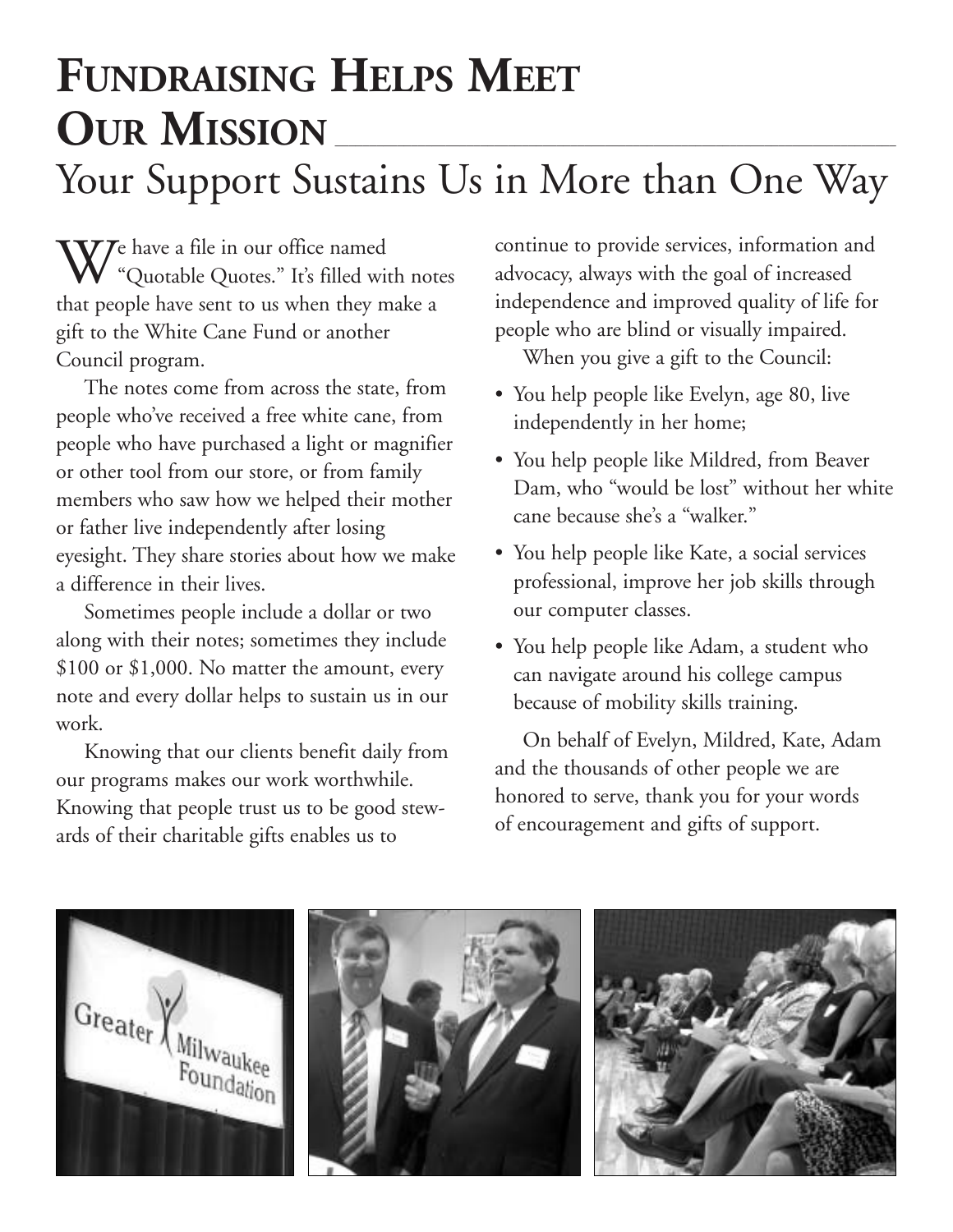# PROGRAMS AND SERVICES

The WCB offers two programs which<br>provide individualized services to Wisconsin residents who are learning to cope with blindness or severe vision loss.

### **Vision Rehabilitation**

The Vision Rehabilitation program was started fourteen years ago and the Rehabilitation Teaching program was added four years later. At a time when state funding for similar programs has been dramatically decreased, our programs offer individuals an excellent alternative.

Marshall Flax, a certified low vision therapist, works closely with ophthalmologists and other eye care professionals to meet each individual's special needs. During an initial appointment, he answers questions to help each person understand the characteristics of his particular type of vision loss. He conducts a trial of several devices which will allow a person to best use any remaining vision. Low vision aids may range from a simple hand-held magnifier used for reading, to a closed circuit video reading system. A person may borrow a specific device for a home trial before purchasing it.

### **Accomplishments for 2005 WCB Programs and Services**

- 931 white canes provided to state residents at no charge
- 48 volunteers provided thousands of volunteer service hours
- 430 people directly served by rehabilitation, braille, technology, mobility and orientation programs
- 84,000 miles logged on Wisconsin roads by WCB staff, Council members and volunteers
- 153 presentations at schools, hospitals, independent living centers, civic groups, clubs, symposiums and corporations
- 1,121 people served at WCB seminars in Wisconsin
- \$180,000 of assistive devices provided to Wisconsin residents below program cost
- \$1,000 scholarships provided to 6 college or technical school students
- 26,000 information and referral calls received
- 55 related unaffiliated groups collaborated with us to ensure quality services to blind individuals
- 61 radio, newspaper and TV interviews on the subject of vision loss, blindness and coping with those conditions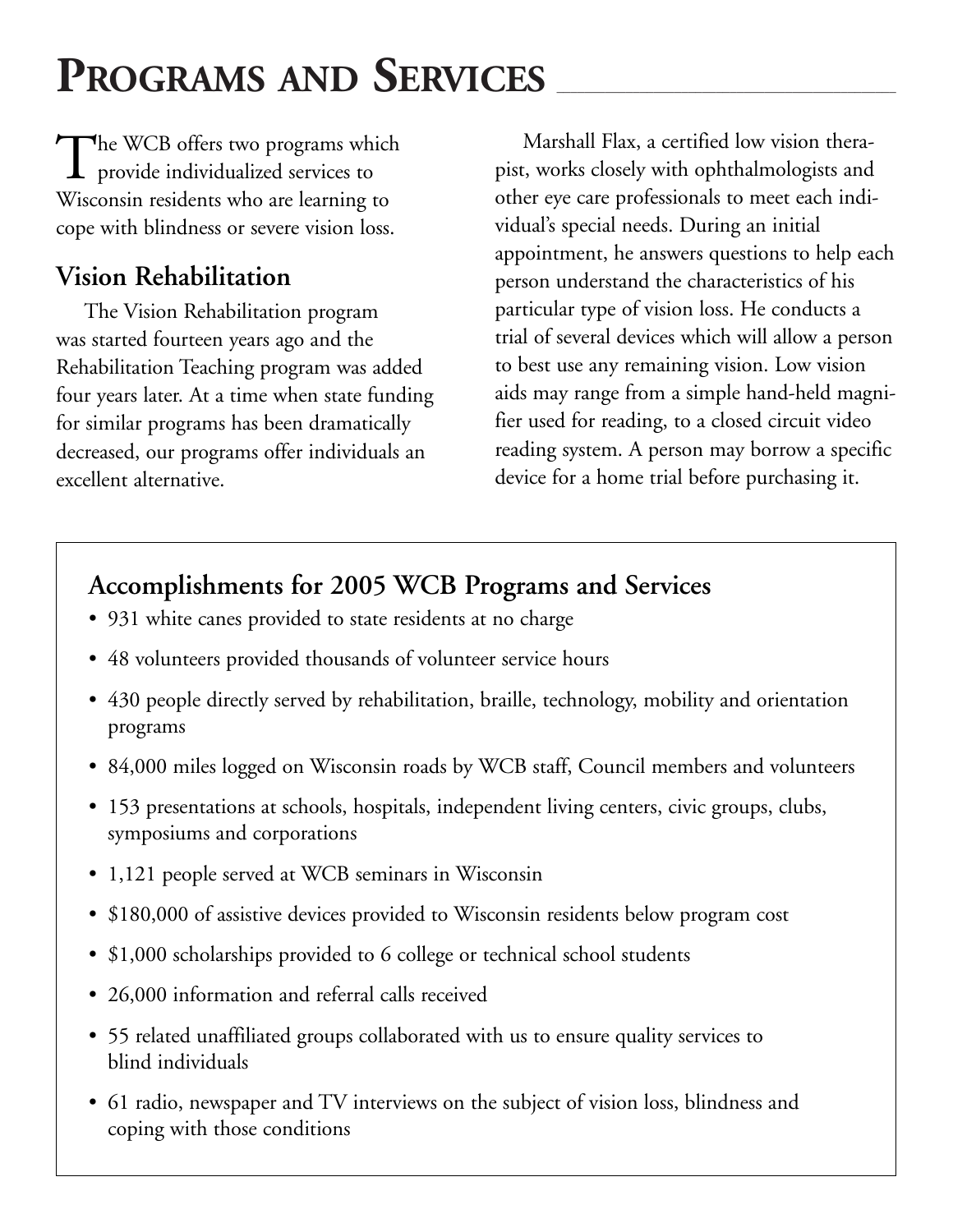Follow-up appointments may be scheduled for further training.

### **Rehabilitation Teaching**

David Ballman, our rehabilitation teacher, visits most of his students in their own homes. His services often include marking appliances with tactile dots, creating a labeling system for groceries, prescription drugs etc., and demonstrating the use of adaptive equipment such as talking clocks and watches, bold point pens, Braille and large print playing cards and selfthreading needles. He teaches Braille and modified techniques for cooking and cleaning. He refers his students to other community services and encourages them to participate in support groups.

The goal for both of these programs is to increase each person's level of independence and encourage continued participation in the family and community. The cost for both programs is covered by the WCB and we are always looking for new funding sources to meet these expenses.



*Father Blazewicz from Onalaska, Wisconsin, reviews the sports page using a CCTV. He likes the headline "Brewers get best of Cubs."*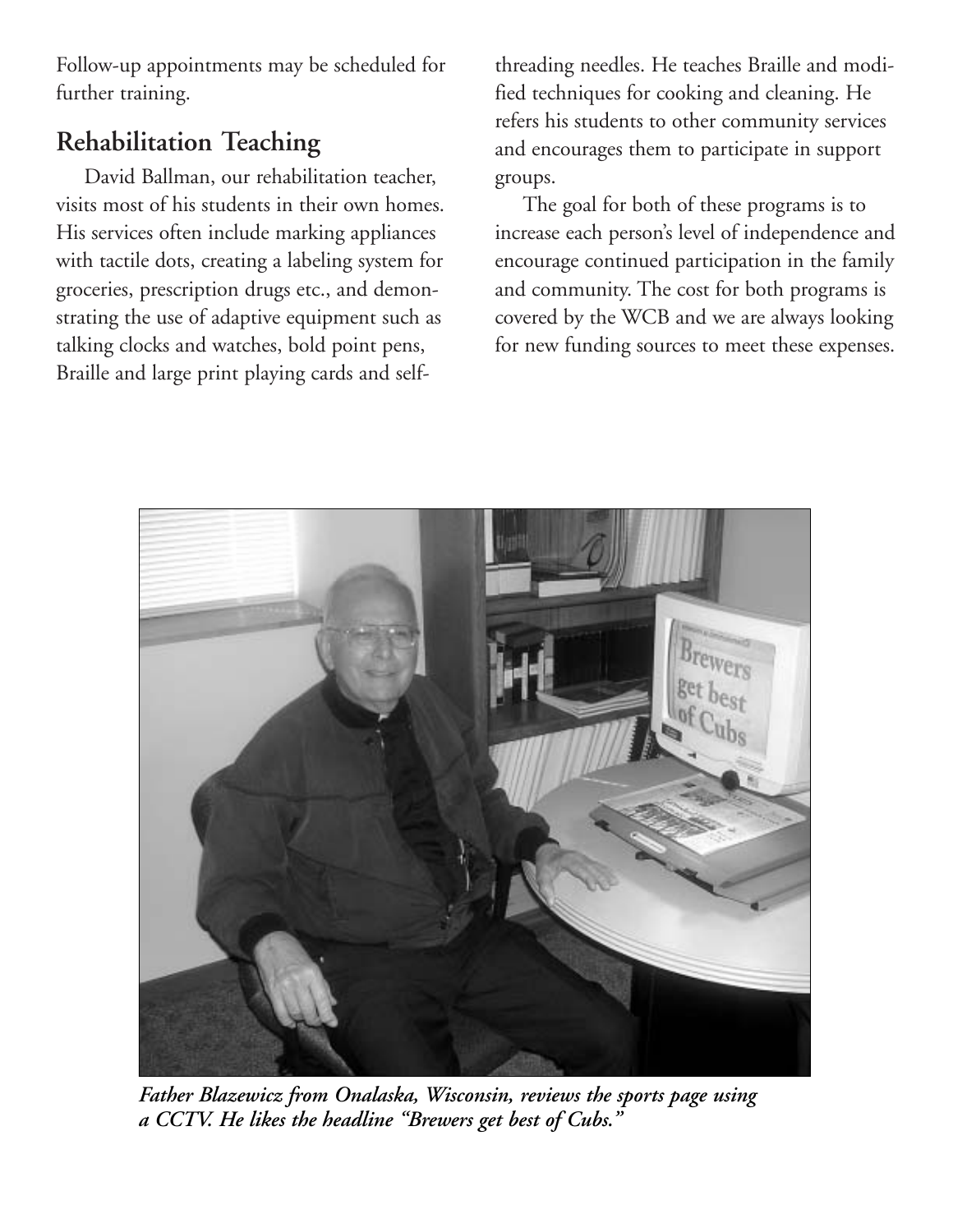# **ASSISTIVE DEVICES & THE STORE**



*Top, Sue and Brent provide excellent service. They help us manage an important program.* 

The store's new face includes racks that allow us to display more items on the sales floor in easy-to-find categories, along

with a specific display area for white canes. Throughout the store there is both Braille and large print signage to make categories, item names, and prices easily available to customers. The store also has new lighting that brightens the atmosphere making it much easier to look at merchandise and other information. The spotlights have individual controls, so we can adjust the lighting level to meet customer needs.

We also have designated areas for specialty equipment. We have an area with chairs and new lighting for trying out magnifiers. CCTVs are on display for people to try. If customers are thinking of purchasing assistive computer software such as JAWS or ZoomText, the store has two computers available with these products for a demonstration.



*Shopping in the newly remodeled store* 

*Shoppers from Lakeview Estates in Fond du Lac show is much more customer friendly. off their purchases from the WCB assistive devices store.*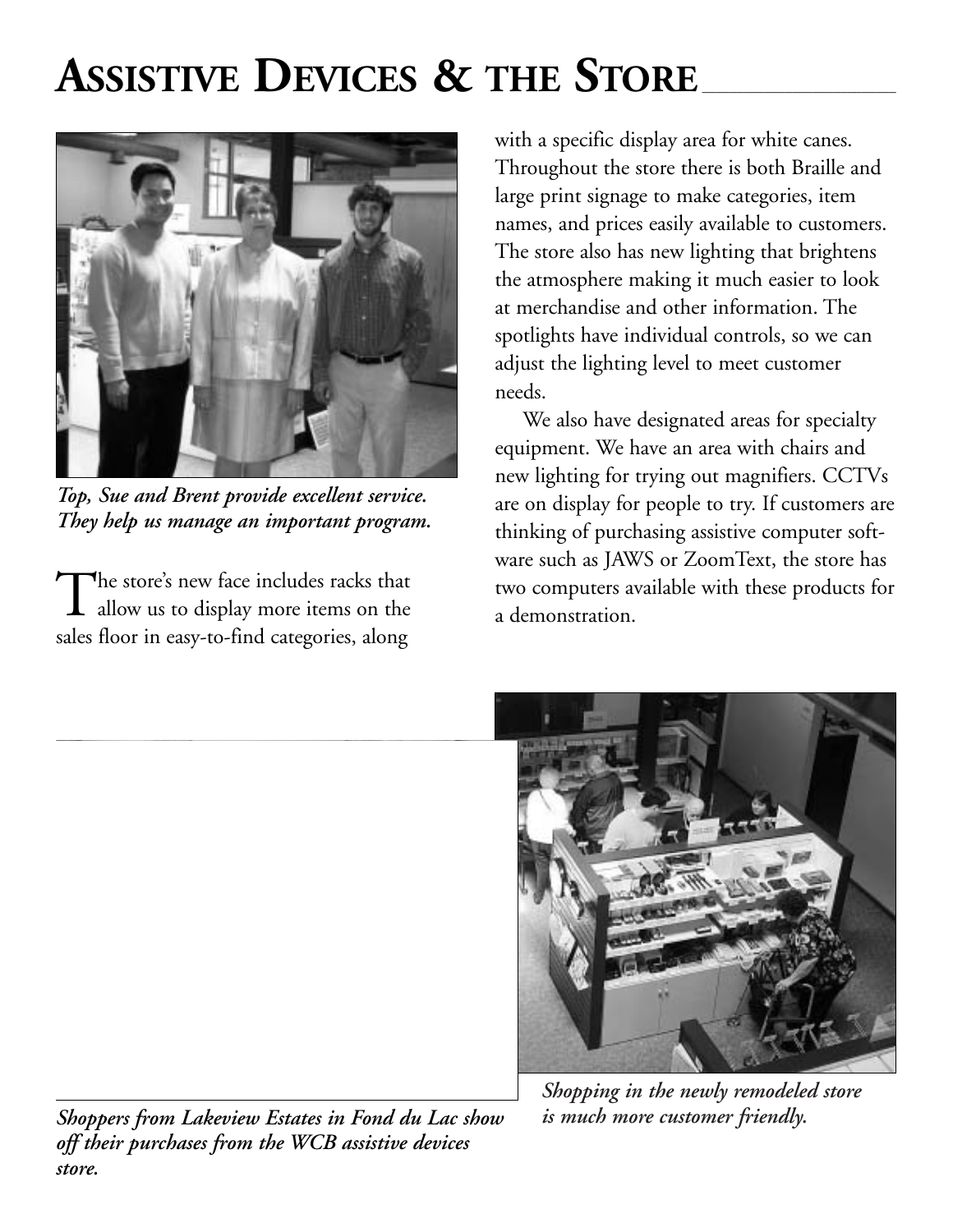# $\mathrm{T}\mathrm{ECHNOLOGY}$

<sup>2005</sup> saw an increase in the number of people  $\angle$ served by the technology program. More than 260 people from around the state took computer courses offered through our distance learning program. We continue to seek funding for this important program.

Students learned the basics about computers and the more advanced aspects of what a computer can do such as how to create CD's. We found that some classes are more adaptable to this type of learning than others.

Part of any good technology program is keeping up with the current trends. Our staff attended conferences this year in order to learn about new technology that is available. We were able to implement some of that new technology here at the office as well as for demonstration to consumers.

In the coming year the technology program hopes to take "the show on the road." We will visit areas that might not have traditional access to computers and assistive technology to offer group classes in each community and work with other professionals in a train the trainer type of situation.



*Betsy Gruba, Technology Director, describing assistive technology to Lisa Wettstaedt and Kristen Cogswell of SBC. The Council was awarded a significant financial gift to expand mobile technology services and training.* 

# **<www.wcblind.org>**

**Stay in Touch. Visit our website**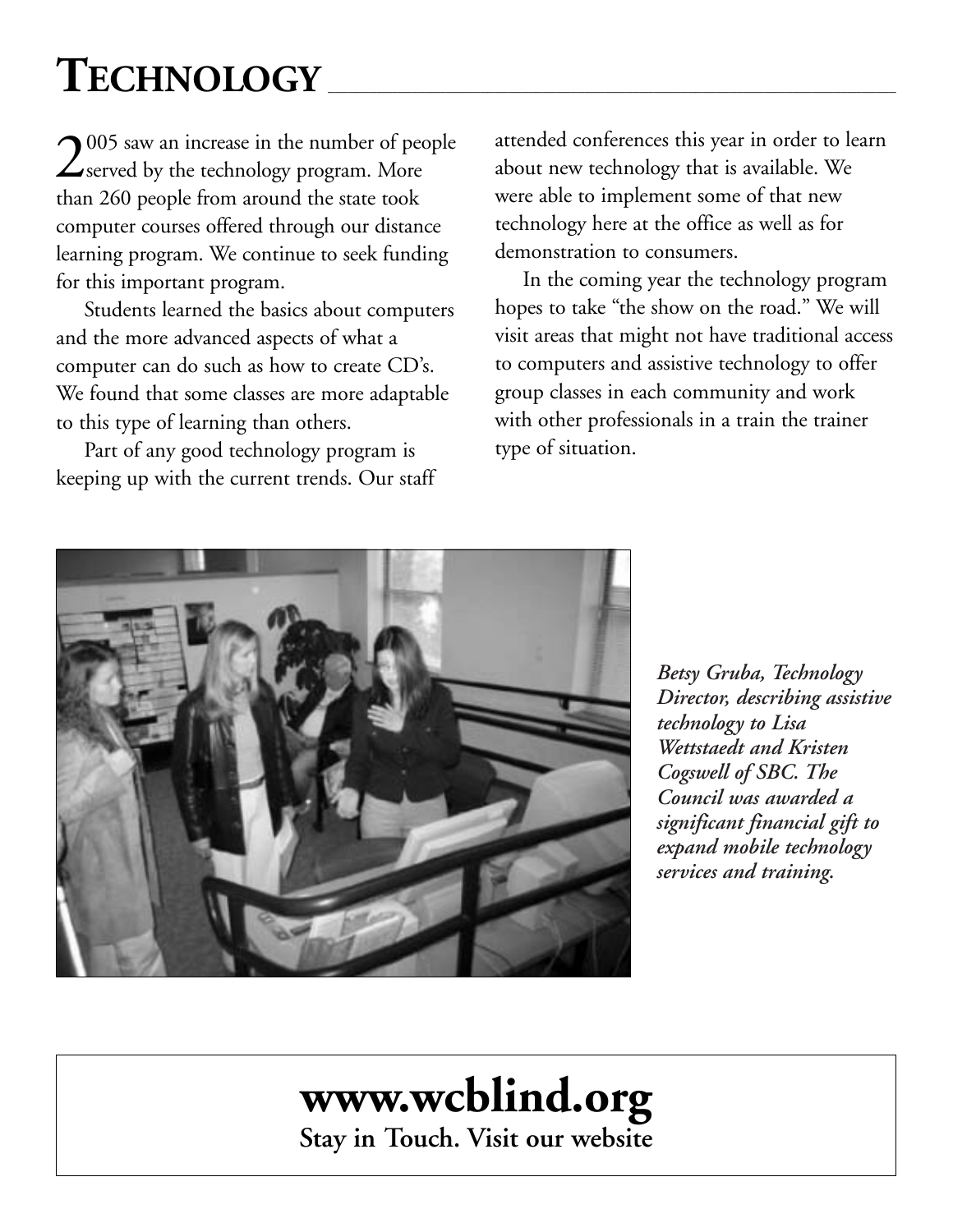# 2005 WISCONSIN WHITE CANE REPORT

For 53 years we have proudly assisted blind  $\mathbf \mathbf \mathbf 1$  and visually impaired persons to achieve dignity and independence. The WCB Annual White Cane Fund plays a crucial role in funding the services that help us meet our stated mission. Funding and contributions are provided statewide for adaptive equipment, public education, rehabilitation teaching, mobility and orientation programs, technology training, scholarships and of course the free white canes that give our fund drive its name. Since 2000, the WCB has raised and distributed over \$390,000 to groups and organizations throughout the state of Wisconsin. This year all of our financial distributions will be made on January 1, 2006

in order to bring this program into compliance with our calendar year budget process.

For the second consecutive year, we have coordinated our public awareness campaign of the white cane law with a consortium of organizations dedicated to serving and representing blind and visually impaired individuals. Our thanks again this year to Wisconsin Governor Jim Doyle for declaring October 15, 2005 White Cane Safety Day. Very special thanks to the DHFS Office for the Blind and Visually Impaired for their leadership and support in this year's public awareness campaign. 2005 was our most successful public safety and awareness campaign year ever.



*White Cane travel: First steps to independence* 

### **The White Cane Law in Wisconsin states**

**"An operator of a vehicle shall stop the vehicle before approaching closer than 10 feet to a pedestrian who is carrying a cane or walking stick which is white in color or white trimmed with red and which is held in an extended or raised position or who is using a dog guide and shall take such precautions as may be necessary to avoid accident or injury to the pedestrian."**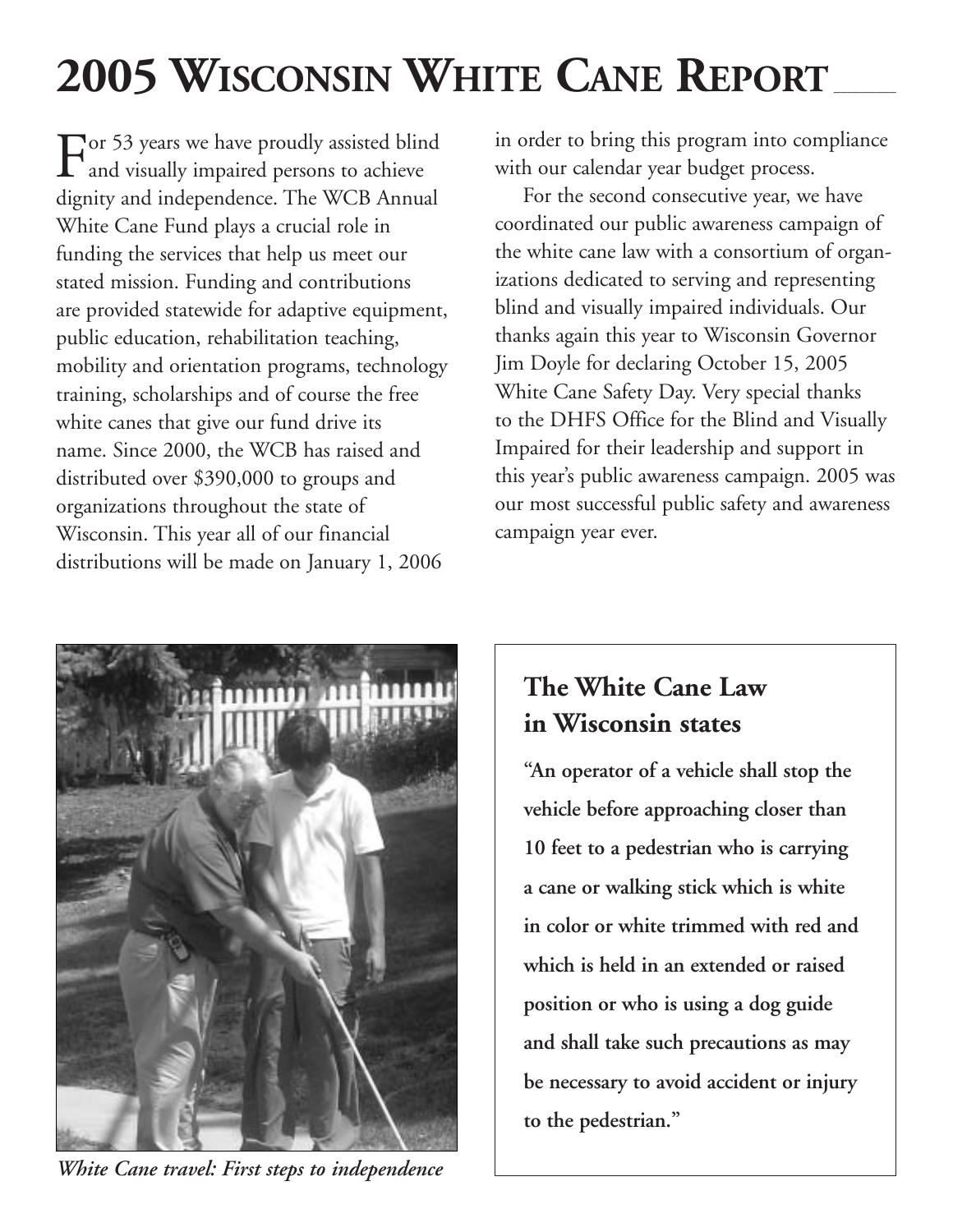### **ALLOCATIONS FOR 2005**  WCB WHITE CANE FUND

Badger Association Guide Dog Users Badger Association of the Blind and Visually Impaired, Inc. Barron County Library Blindskills, Inc. Center for Blind and Visually Impaired Children Center for Deaf-Blind Persons, Inc. Midwest Association for the Blind Options for Independent Living—Green Bay St. William's Janesville Boy Scouts Volunteer Braillists & Tapists, Inc. Volunteer Services for the Visually Handicapped

Wisconsin Association of Blind Athletes Wisconsin Blind Bowling Association

### **Council Allocations:**

Council White Cane Fund Council Rehabilitation Teaching

Council Low Vision Program

State Rehabilitation Teachers & Office for the Blind and Visually Impaired Assistive Devices Program

WCB Store Accessibility Improvements and Remodeling

White Cane Safety Brochures and Increased Public Information Programs



*Your generosity makes a difference and we look forward in 2006 to sharing the exciting news of what we accomplished together.* 

■

*Thank you to every single person who has helped in this effort. We believe it is good business to let you know where and how your donations are used.*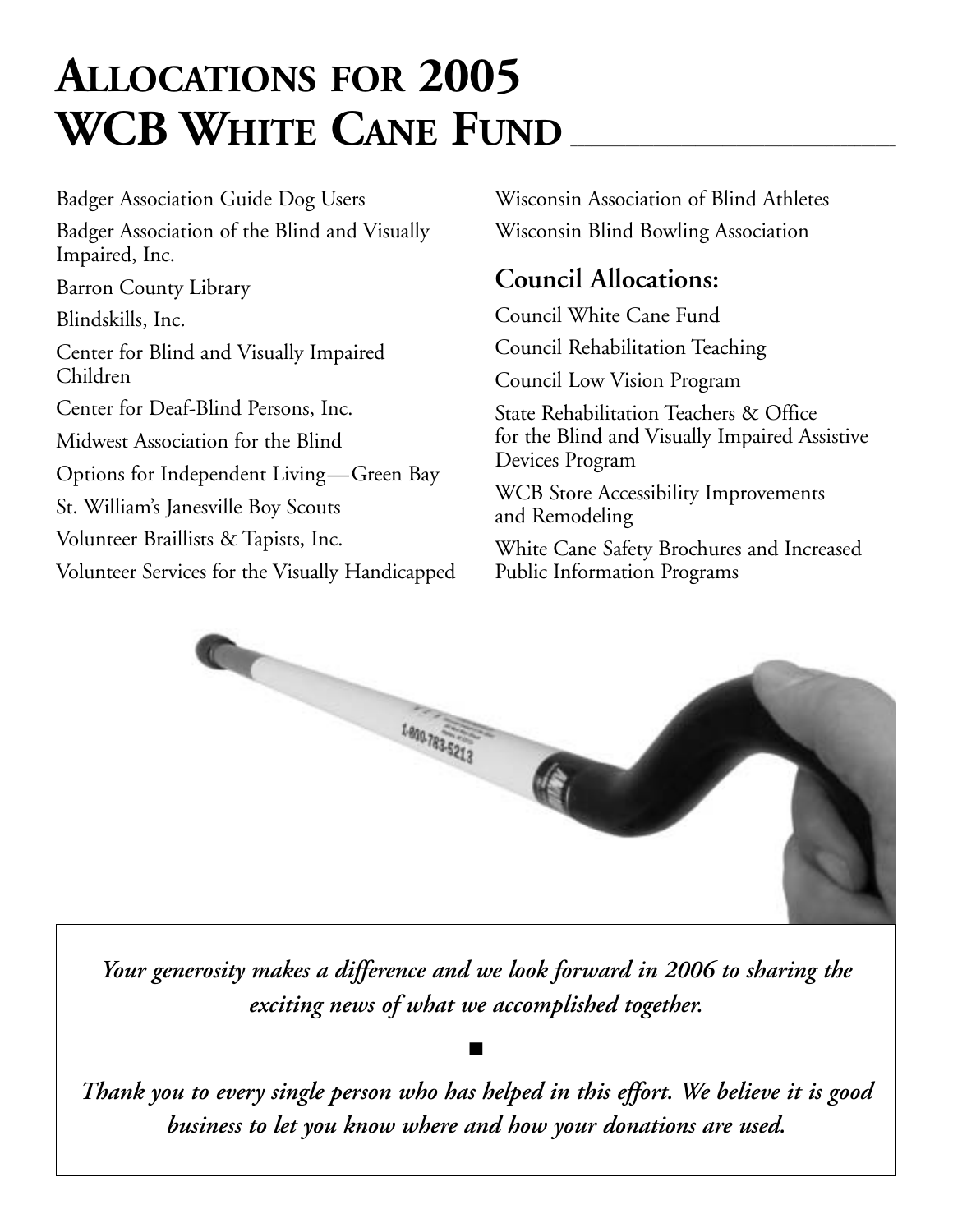# FINANCIAL POSITION STATEMENT

Wisconsin Council of the Blind October 1, 2004 to September 30, 2005

#### **Assets**

| Cash                                                                 | \$716,305   |
|----------------------------------------------------------------------|-------------|
| Investments                                                          | 5,836,284   |
| Loans Receivable, Net                                                | 95,965      |
| Other Assets                                                         | 279,257     |
| Property and Equipment, Net                                          | 1,277,144   |
| <b>Total Assets</b>                                                  | \$8,204,955 |
| Liabilities                                                          |             |
| Accounts Payable                                                     | \$611       |
| <b>Accrued Expenses</b>                                              | 9,460       |
| <b>Total Liabilities</b>                                             | \$10,071    |
| <b>Net Assets</b>                                                    |             |
| Unrestricted                                                         | \$8,204,955 |
| Permanently Restricted                                               | 50,322      |
| <b>Total Net Assets</b>                                              | 8,204,955   |
| Total Liabilities and Net Assets                                     | \$8,204,955 |
| <b>Sources of Operating Fund</b>                                     |             |
| Special Grants and Individual Gifts                                  | \$248,347   |
| General Contributions and White Cane Fund                            | 68,252      |
| <b>Legacy Circle Bequests</b>                                        | 594,291     |
| <b>Endowment Interest and Dividends</b>                              | 75,012      |
| Total                                                                | \$985,902   |
| <b>Operating Fund Utilization</b>                                    |             |
| General Operations and Administration                                | \$179,959   |
| Public Education, Development,<br>Capacity Campaign and Philanthropy | 102,973     |
| <b>WCB</b> Programs and Services                                     | 702,077     |
| Total                                                                | \$985,009   |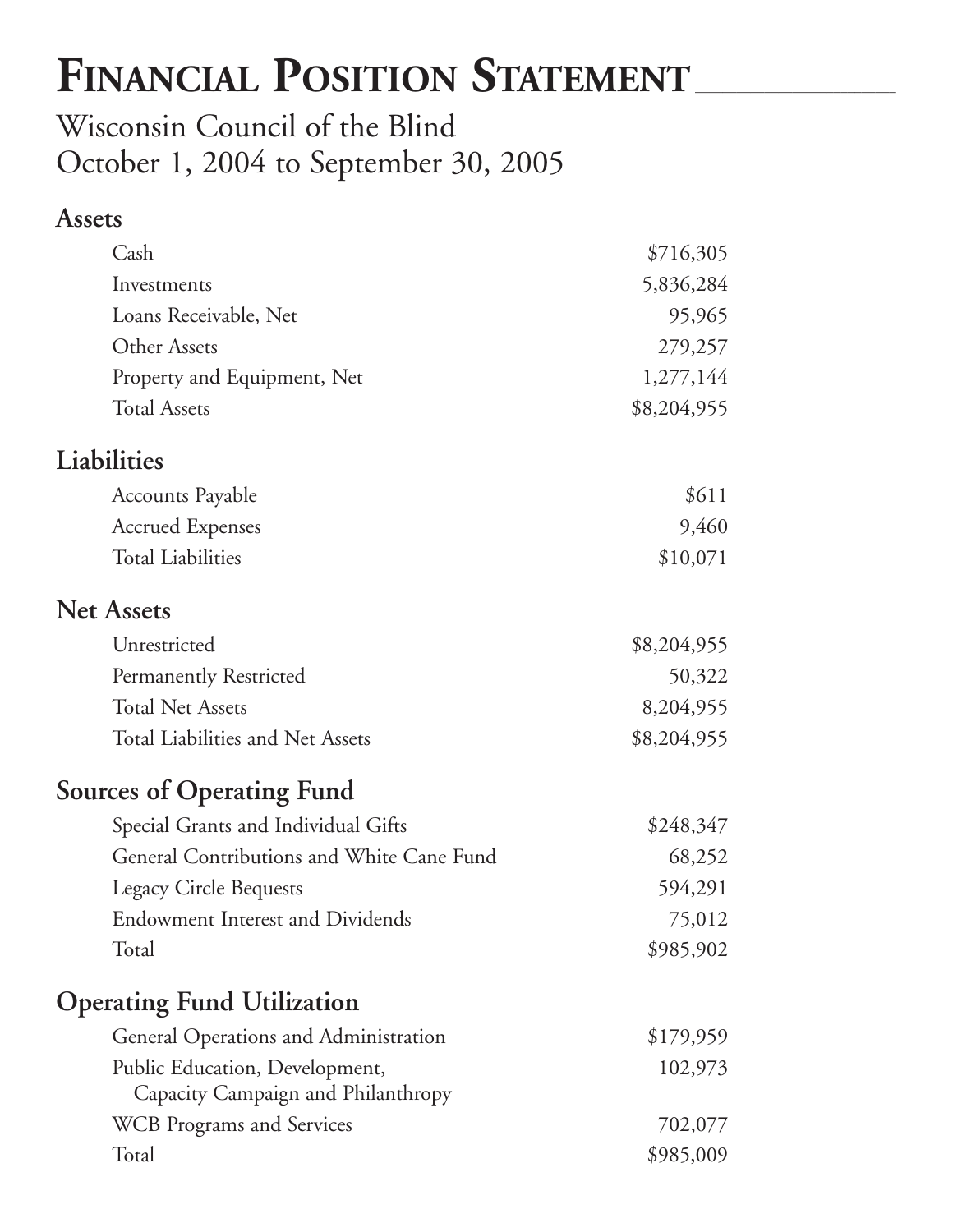### **Sources of Operating Fund**

General Contributions and White Cane Fund 31% Endowment Interest and Dividends 25% Legacy Circle Bequests 34% Special Grants and Individual Gifts 10%

### **Operating Fund Utilization**

Public Education, Development, Capacity 8% Campaign and Philanthropy General Operations and Administration 22% WCB Programs and Services 70%





*2005 Philanthropy Day in Eau Claire, Wisconsin: A Celebration of Giving! Rhonda Staats, Sue Sippl, Dan Sippl, Dick Pomo, Arnold Tucker and Patty Slaby participate in the presentation of Outstanding Philanthropist to Dan Sippl of Eau Claire for his leadership, involvement and support.*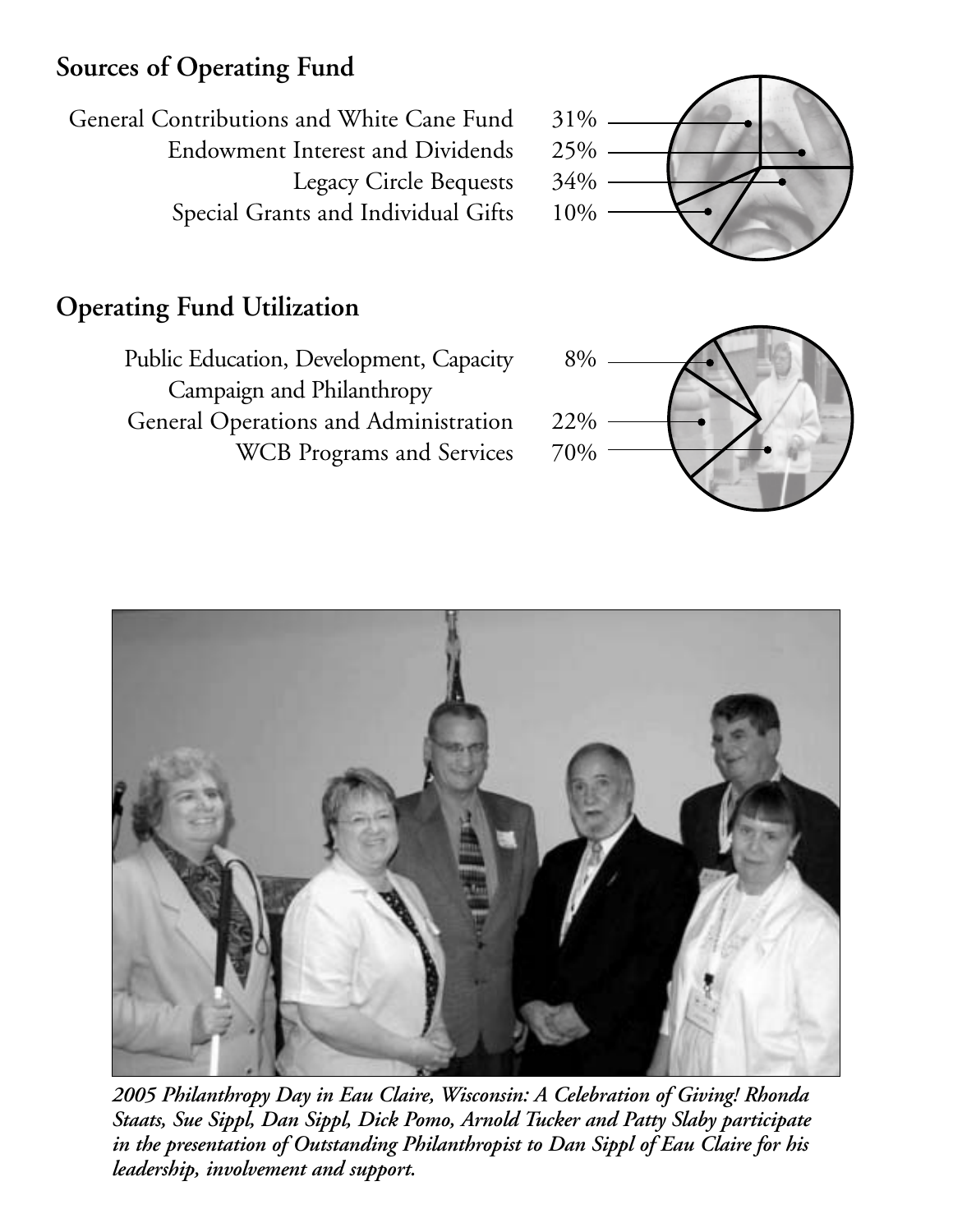# SEMINARS AND SPECIAL EVENTS

 $V$ Tith the conclusion of the very successful seminar on Macular Degeneration in October 2005 (675 attendees!), the Council continued to set high participation records for special events and educational programs. In 2005, 1,121 people attended WCB seminars and programs. We were successful in securing enough funding for these special programs that all participants attended free of charge.

From Philanthropy Day in Eau Claire, to theater in Monroe, to euchre in Edgerton, to golf in Elkhart Lake, to the professional seminar in Green Bay, the Council reached out to all geographic areas of Wisconsin. We shared ideas and professional knowledge, said thank you to friends and supporters and had greater success in educating the general public. Involved Council members, friends and staff took center stage at all our events.

*WCLO Radio 75th Anniversary Celebration in Janesville, Wisconsin. Chris Zenchenko, WCB President, Bob Daily, Stan Milan and Al Fedari, from the station at awards brunch.* 



*Euchre tournament in Edgerton: good cards, cash prizes and increased public awareness.*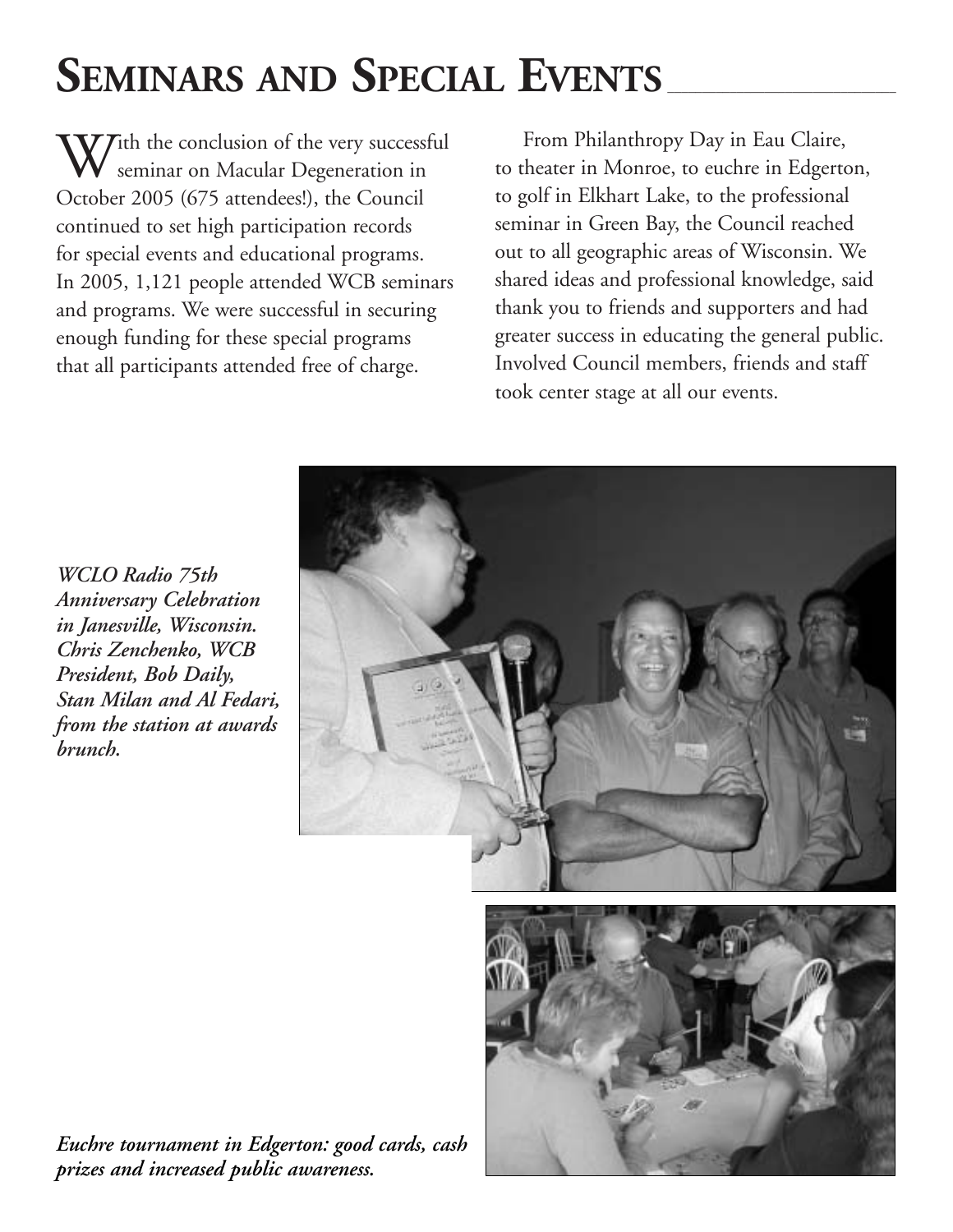# LEGISLATIVE **ADVOCACY**

"Vote as if your life depends on it. Because it does." Justin Dart said these words publicly in October 2004. His sentiment strongly echoes the past voices of leadership at the WCB. In fact, legislative advocacy was one of the primary reasons the WCB was officially forged together in 1952. Since that time, the WCB has aggressively continued to participate in the legislative process at the local, state and federal levels of government.

Representing the concerns and aspirations of blind and visually impaired persons is a top priority of the Council and its Legislative Committee. Rhonda Staats of La Crosse continues to chair this important committee. The goal of this committee is to ensure that



*WCB Staff Marshall Flax and David Ballmann meet and thank U.S. Senator Russ Feingold for his support and interest in issues affecting blind and visually impaired citizens.* 

elected legislators understand the issues, needs and concerns of our statewide community. The council by vote has established an ambitious progressive agenda for 2006. Issues include: Continued support for the Wisconsin Center for the Blind and Visually Impaired in Janesville, the Regional Library for the Blind and Physically Handicapped, Help America Vote Act (HAVA), improved access to all the state's technology programs and a coordinator for the effort, continued improvement and support for the Business Enterprise Program (Randolph Sheppard Vendors), support for the Office for the Blind and Visually Impaired and its statewide networks, optimum funding for the Division of Vocational Rehabilitation

> (DVR), improved pedestrian safety and increased support for public transportation, removal of the Wisconsin sales tax on assistive devices, equal access to sport and recreational activities, opposition to unfair voter ID legislation, improved dog guide protection, updating Wisconsin statutes to include new ADA rules on service animals, and support for the federal Rehabilitation Services Administration. The WCB wants you to know that we welcome your suggestions on advocacy or changes to our statutory laws. Please contact our office with your views and opinions.